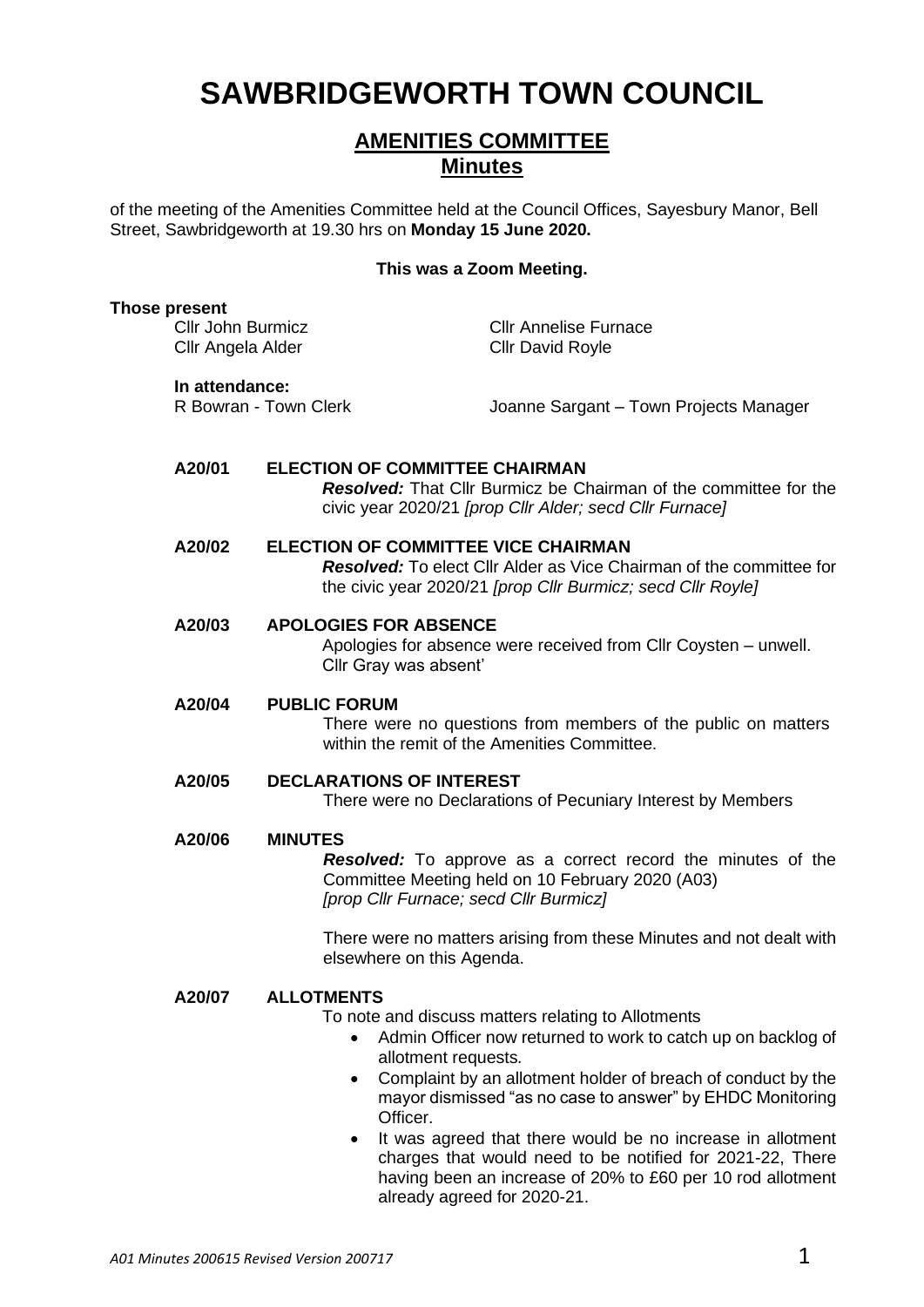**A20/08 CEMETERY**

To note and discuss matters relating to the Town Cemetery

- Cemetery partial closure maintained to ensure safe working for grounds staff. Noted that cemetery now remains open as directed by ICCM guidelines.
- Water supply extended in K Section as a facility to visitors and to enable grounds maintenance.
- Cemetery manager has purchased a number of new memorial trees to extend that area of the cemetery.
- No increase in volume of business but funeral directors are busy.

#### **A20/09 FOOTPATHS & OPEN SPACES**

- To note and discuss matters relating to Footpaths & Open Spaces
	- DMMO submitted to Herts CC in respect of asking for the Elmwood footpath to be designated a Right of Way. 52 evidence statements submitted.
	- Champion's report
		- Footpath 21 (Brook Road to) partially and well completed in May. I have asked that the part from Vantorts Play area to Fair Green is also done (as in original request).
		- Footpath 32 from Fair Green to London Road remains partially completed. I also reported the Fair Green footpath (degraded surface/trip hazard) at residents' request: no action so far taken. Japanese knotweed on Footpath/Right of Way 27: still to be removed, pending contractor quotation.
		- I've been in contact with residents about a Modification Order for Public Bridleway 11 from Tharbies Lodge on West Road and tree preservation orders for the lime trees on the continuation as Footpath 26. HCC are taking action on removing vegetation round the signage at the start of the bridleway and on making the continuation of Footpath 26 across a field clear.
		- Another resident has made the interesting suggestion of a cycle way using this route and continuing straight ahead to Tharbies Farm and beyond. Currently it is not a formal path and there is a padlocked gate at the end. It's possible the landowner might agree to tit being a permissive path. I note that the current (November 2019) Herts Cycling Map excludes Sawbridgeworth entirely and has scant coverage of Bishop's Stortford.
		- I now have several regular walkers who are happy to give feedback on footpath issues.
		- My colleagues on the Bishop's Stortford Climate Group have been asked to make cycling and walking suggestions. Cllr Eric Buckmaster assures me that we are not forgotten
		- Open Spaces. No update on reported issues in the river. The Environmental Agency is allegedly investigating and will take the lead.
		- Dog fouling. No update to hand.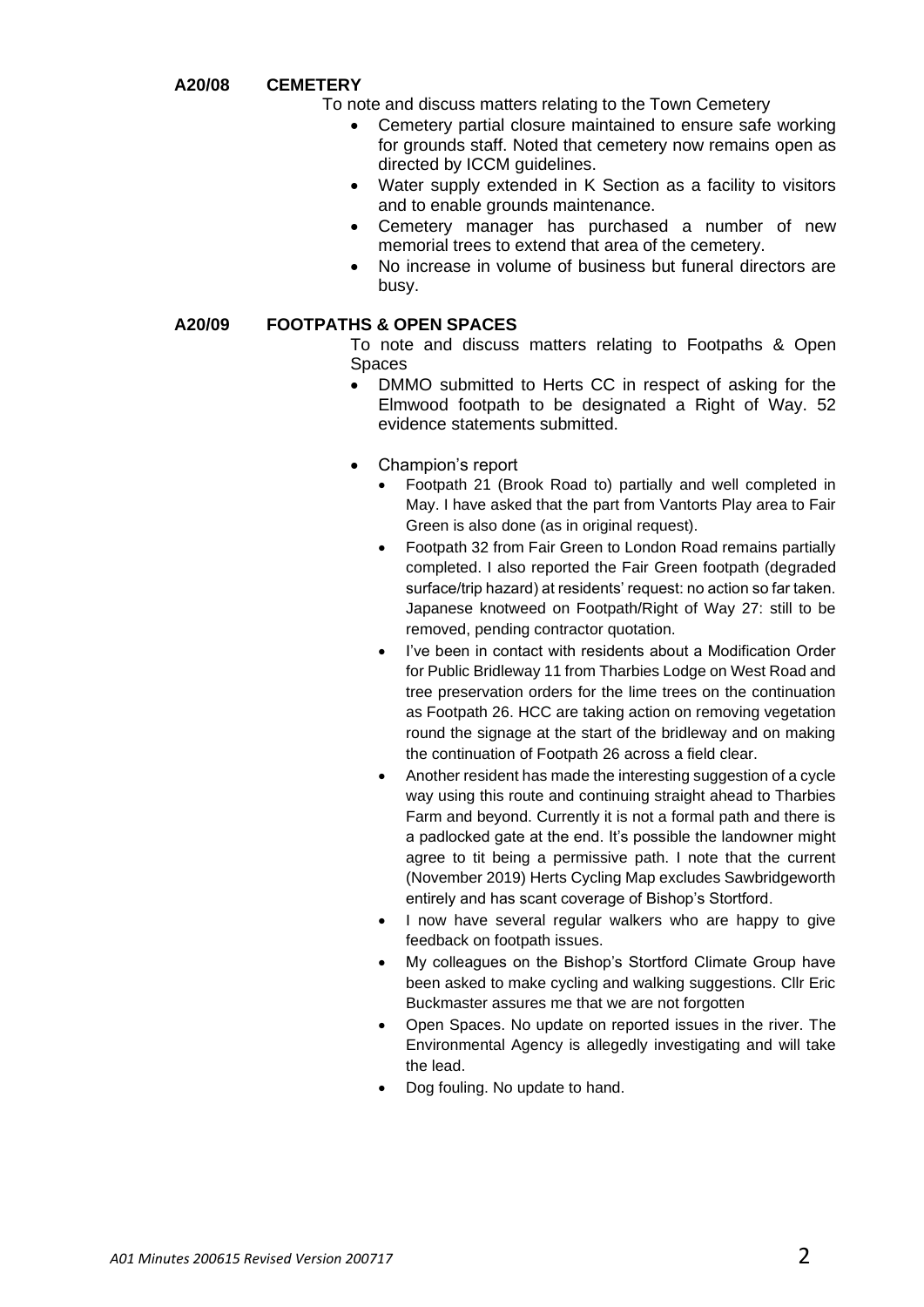## **A20/10 OPERATIONS**

- To receive, note and discuss matters relating to Operations
	- Sawbobus remains suspended. Plan to reintroduce on a "Dial-a-Ride" basis from July. Plans in hand to provide for social distancing and protective PPE.

#### **A20/11 CIVIC AMENITIES**

- To receive, note and discuss matters relating to Civic Amenities
	- Town Green. It was agreed at the meeting of the ED&STAP committee on 26 May that the case for the development of this area would be managed by them and transferred to this committee for operational review when completed.

#### **A20/12 SUSTAINABLE TOWNS**

To discuss plans for creating Sawbridgeworth as a Sustainable Town. Such plans to be included in the Town Action Plan.

#### **A20/13 ECO-AUDIT WORKING PARTY**

To report on the meeting of the Eco-Audit Working Party held on Wednesday 10 June 2020.

*The report from 3Acorns identified the top 10 priorities for 2020, these are the notes from the EcoAudit Working Party Zoom meeting on 10 June 2020, Attendees Cllr Annelise Furnace, Cllr David Royle, Cllr Eric Buckmaster, Mrs Hazel Mead, Richard Bowran Ton Clerk, Joanne Sargant Town Projects Manager:* 

## • *19C/25C heating/cooling settings; 21C in Hailey*

- o *AC system not being used especially as it recirculates "bad" air.*
- o *Heating is by recommended electric panels*
- o *Cooling is by opening windows.*
- *heating/AC off in parts of building less occupied*
	- o *Heating/AC in chamber turned on and off manually as appropriate.*
- *energy saving computer settings; use LED lighting; install light movement sensors*
	- o *computer energy savings set*
	- o *LED fittings used as replacements when current fittings expire*
	- o *Light movement sensors already fitted in the appropriate places.*
- *switch to 100% green energy tariff*
	- o *Currently in year 2 of a 3 year contract with British gas.*
	- o *Prices and choices are improving, will research with companies such as "Green" before next renewal.*
- *updated job specifications/training and 'green' purchasing procedures*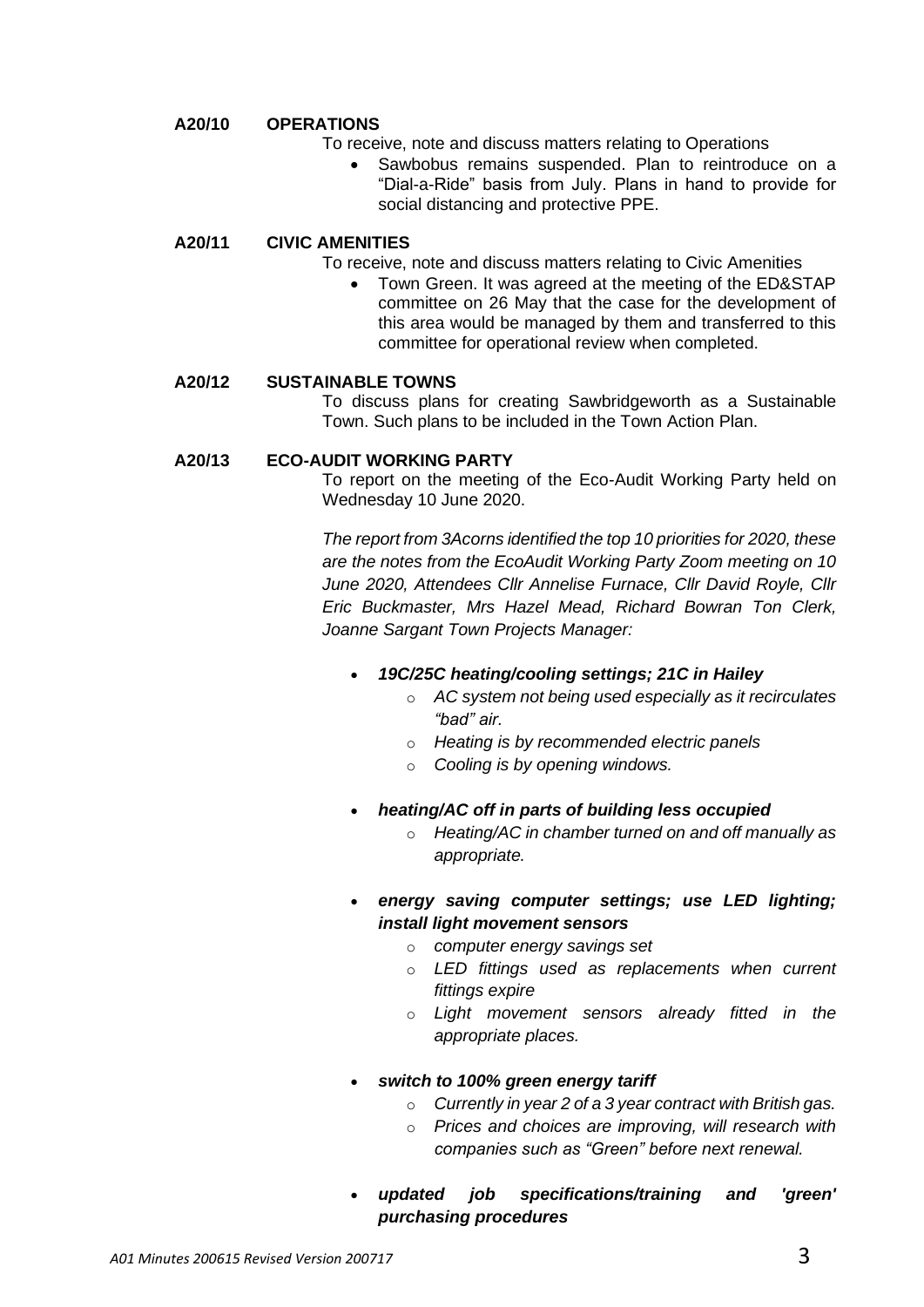- o *All staff aware of the Green agenda.*
- o *A rider to their contracts of employment emphasising their responsibilities will be issued.*
- *biodiversity action plan for cemetery etc. (with Widlife Trust)*
	- o *Cemetery manager in touch with the Wildlife Trust*
	- o *Meadow mixture has been purchased and will be sown in the autumn in metre wide bands.*
- *electric vehicle transition plan (purchase and charging)*
	- o *Electric minibuses too expensive, minimum £70,000; grant application on STC's behalf by EHDC was unsuccessful*
	- o *Suggestion the more grants will become available, officers to monitor availability.*
	- o *EV charging points in the Bell Street car park were promised by EHDC by end of December 2019. Appears to be a delay in way-leaves organised by the property Services department.*
	- o *Request by EDSC for other recommended locations. Town Station, Shell Garage site, school car parks, public houses and the library/Memorial Hall were suggested*
- *town zero carbon plan (part of Town Action Plan)*
	- o *Phase Two of the EcoAudit.*
	- o *School Streets initiative to be pursued.*
- *explore solar panel options*
	- o *Not practical on STC building as shielded by trees.*
	- o *Suggestion of installation on Hailey Centre roof.*
	- o *Investigate with recommended Solarbarn company of Saffron Walden*
	- o *Question of financial payback to be considered.*
- *office waste/recycling system (lobby EHDC)*
	- o *Office waste collections have been suspended during the current coronavirus pandemic.*
	- o *Opportunity to apply from recycling waste bin when collections are resumed.*
- *appoint Green Champion (as well as working group?) to support Town Clerk in audit implementation; Green Champion for events?*
	- o *Not thought appropriate*
	- o *Audit to be maintained collectively by this working party*
	- o *Information and activities to be publicised on the STC web-site*